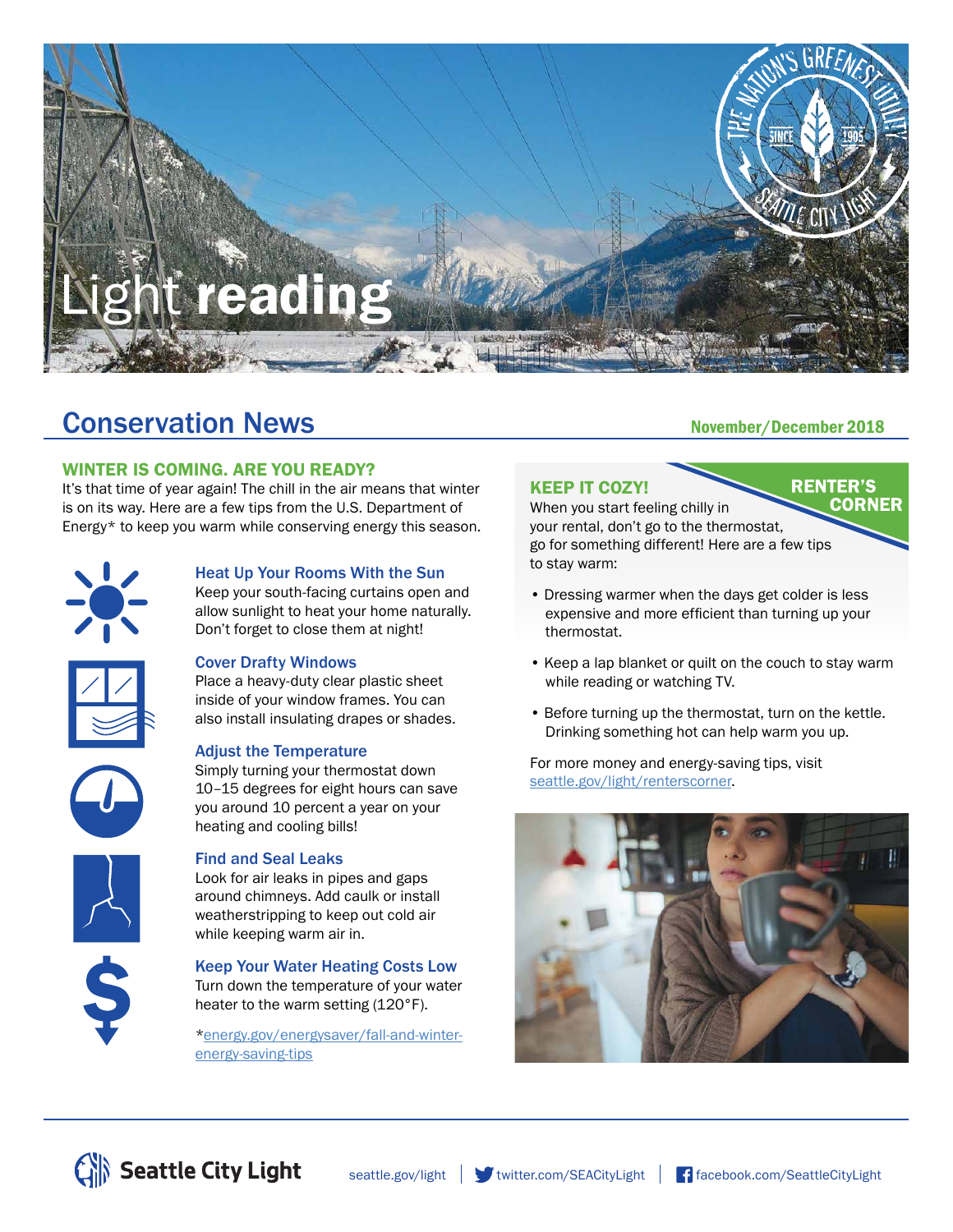# SIGN UP FOR OUR UTILITY DISCOUNT PROGRAM!

The Utility Discount Program supports income-qualified customers with a discount of 60 percent off electrical and 50 percent off water, sewer and garbage costs; with an average combined savings of \$1,200 a year.

A customer service representative can walk you through the application process. Check out the eligibility guidelines (right) to see if you, or someone you may know such as a family member or friend, may qualify. For personalized assistance with your application, call (206) 684-0268 or learn more at [seattle.gov/light/discount.](http://www.seattle.gov/light/discount)



### **OUTAGES**

In the Pacific Northwest, winter storms are common and often cause power outages. When an outage occurs, stay up to date on with City Light's outage map for information on the restoration work and timeframe. Go to: [seattle.gov/light/outage](http://www.seattle.gov/light/outage) to view our outage map.

## LIFE SUPPORT EQUIPMENT PROGRAM

City Light works to ensure that all of our customers have reliable power. This is especially important in households that have life-support equipment. City Light offers its Life-Support Equipment Program to assist people in our service area who are dependent on electrically operated life-support equipment.

Enrollment is valid for one year and requires recertification each year. For more information on how to enroll in the Life Support Equipment Program, email

SCL\_Credit\_General@Seattle.gov or visit our website [seattle.gov/light/LifeSupport.](http://www.seattle.gov/light/LifeSupport)



#### SAFETY TIP FROM THE FIELD

*"From slick roads to foggy mornings, driving in the winter can be hazardous. Make sure your vehicle is prepared for the winter weather, especially before any long-distance travel."*

-Christopher Posten, City Light Fleet Equipment Servicer

## Eligibility Guidelines (2018)

| <b>Household Size</b>  | <b>Gross</b><br><b>Monthly Income</b> | <b>Gross</b><br><b>Yearly Income</b> |
|------------------------|---------------------------------------|--------------------------------------|
| $\mathbf{1}$           | \$2,698                               | \$32,376                             |
| $\overline{2}$         | \$3,528                               | \$42,336                             |
| 3                      | \$4,348                               | \$52,296                             |
| 4                      | \$5,188                               | \$62,256                             |
| 5                      | \$6,018                               | \$72,216                             |
| 6                      | \$6,848                               | \$82,176                             |
| $\overline{7}$         | \$7,004                               | \$84,048                             |
| 8                      | \$7,160                               | \$85,920                             |
| 9                      | \$7,315                               | \$87,780                             |
| 10                     | \$7,471                               | \$89,652                             |
| <b>Each Additional</b> | \$156                                 | \$1,872                              |



# Seattle City Light crews are in these neighborhoods, working to provide reliable service:

- Arroyo/South Arbor Heights: Installing underground conduits, vaults and streetlights to replace aging infrastructure;
- South Lake Union: installing vaults and conduits to connect customers with Denny Substation underground infrastructure;
- Pioneer Square: increasing electrical reliability and supporting alley restoration by replacing old, damaged underground conduits.

This is a partial list. For details go to [seattle.gov/light/atwork](http://www.seattle.gov/light/atwork) to access our map and learn about individual projects.

Seattle City Light 700 Fifth Avenue PO Box 34023 Seattle, WA 98124-4023 [seattle.gov/light](http://www.seattle.gov/light)

Questions, comments or suggestions? Call (206) 684-3000. Editor: Nathan MacDonald, nathan.macdonald@seattle.gov



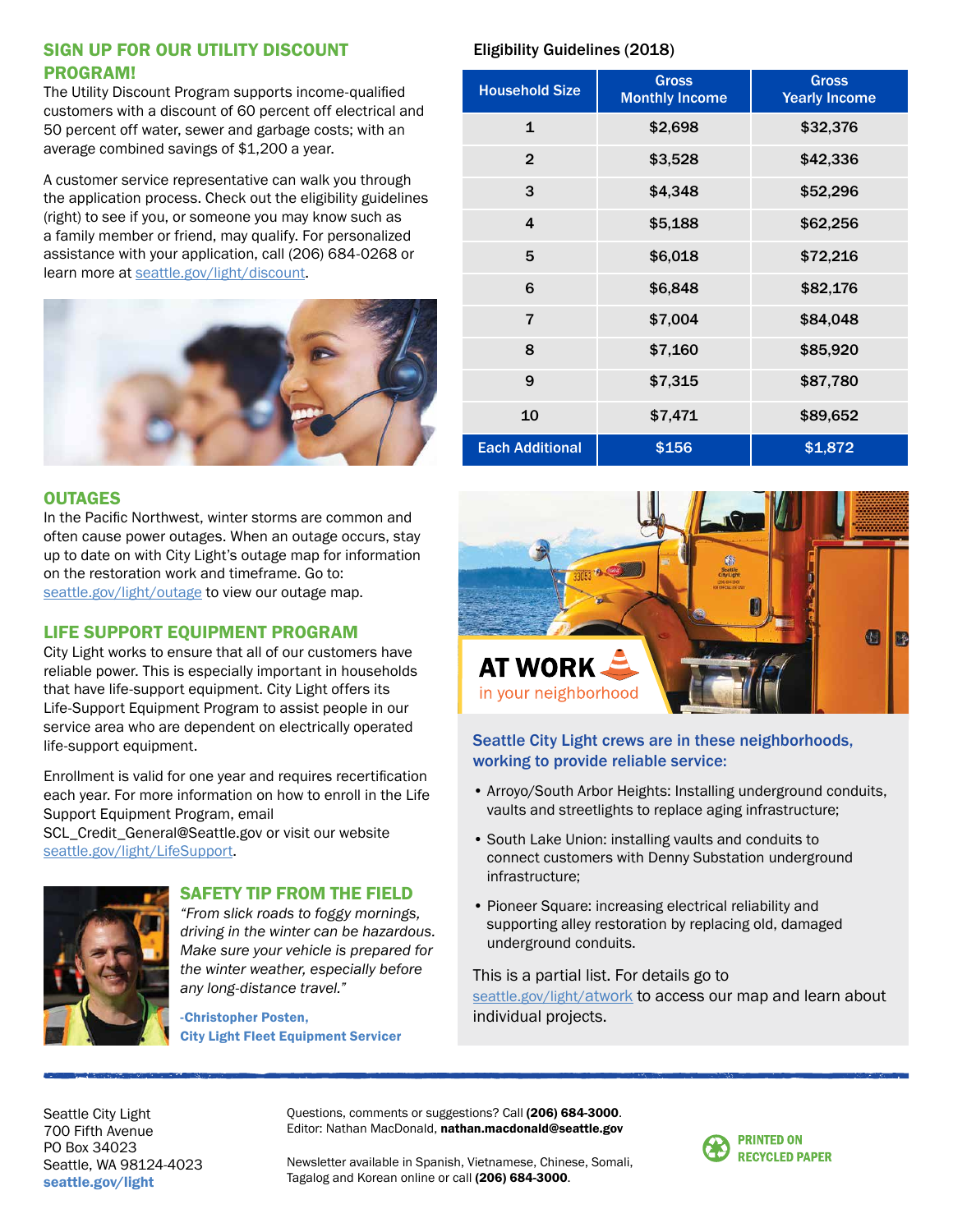



# YOU CAN'T CONTROL THE WEATHER, YOU CAN CONTROL YOUR COMFORT

City Light will give you \$800-\$1,200 back when you install a new ductless heating and cooling system.

Cold winter days are here, and so are the heating bills that go with them. Ductless heat pumps are more efficient than a standard electric heating system and could reduce your heating costs by up to 50 percent. You can't control the weather, you can control your comfort and your bills with a ductless system.

Visit [energysolutions.seattle.gov/heating](http://www.energysolutions.seattle.gov/heating) or call (206) 684-3800 for more details.